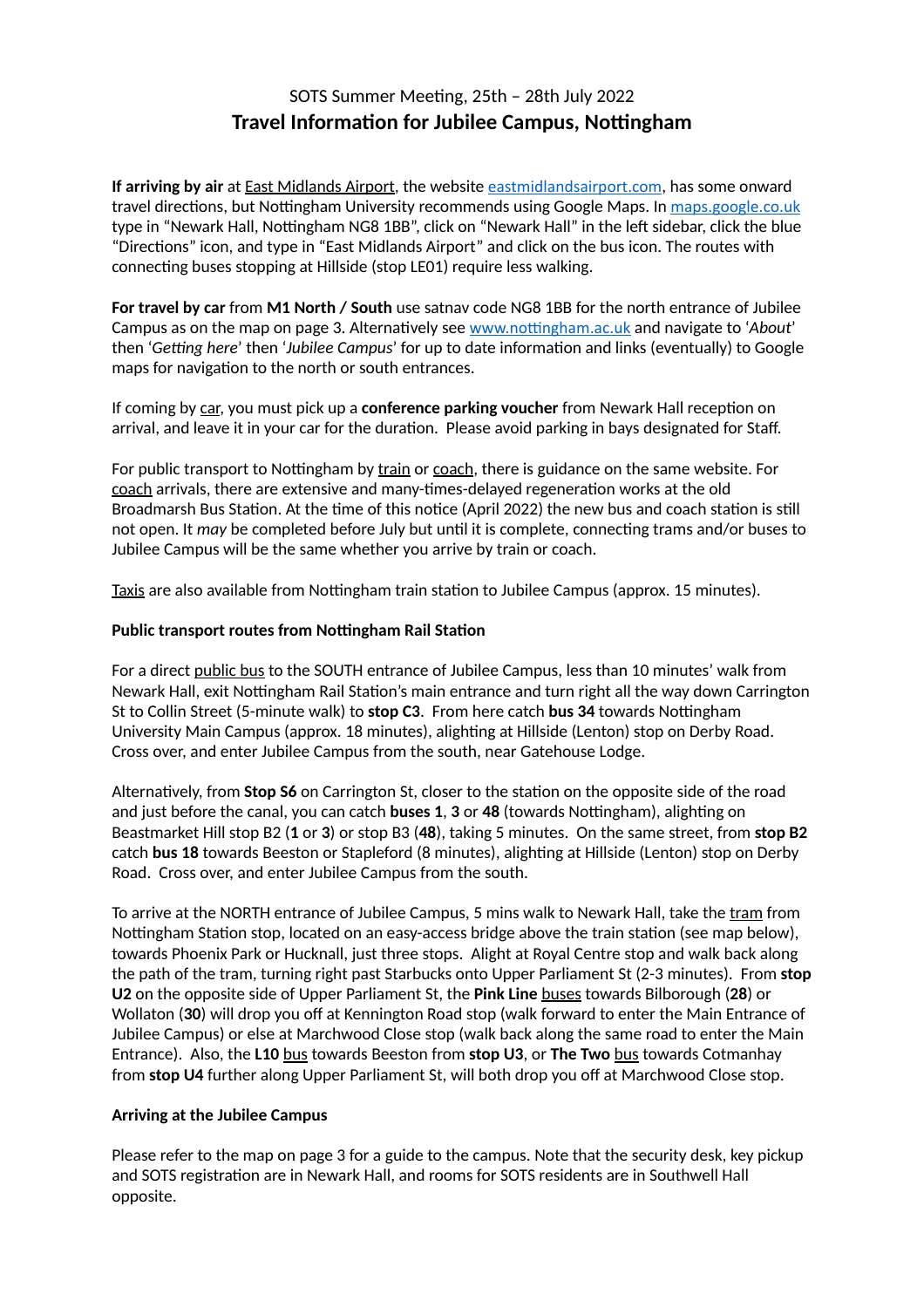## **Central Nottingham transport connections from the rail station**